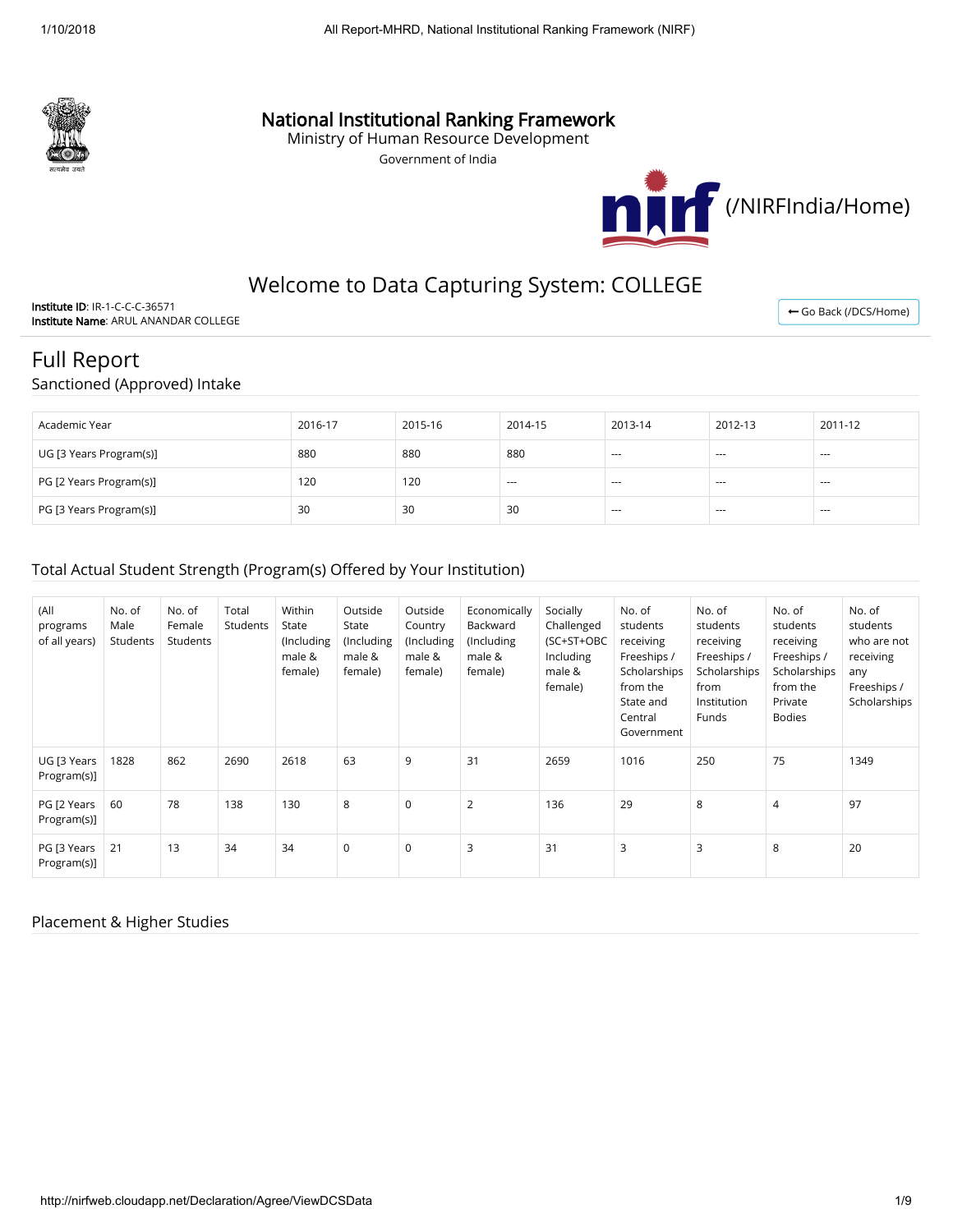| UG [3 Years Program(s)]: Placement & higher studies for previous 3 years |                                                     |                                                       |                  |                                                      |                  |                                                                |                              |                                                            |                                                             |  |  |  |
|--------------------------------------------------------------------------|-----------------------------------------------------|-------------------------------------------------------|------------------|------------------------------------------------------|------------------|----------------------------------------------------------------|------------------------------|------------------------------------------------------------|-------------------------------------------------------------|--|--|--|
| Academic<br>Year                                                         | No. of first year<br>students intake in<br>the year | No. of first year<br>students admitted<br>in the year | Academic<br>Year | No. of students<br>admitted through<br>Lateral entry | Academic<br>Year | No. of students<br>graduating in<br>minimum stipulated<br>time | No. of<br>students<br>placed | Median salary of<br>placed<br>graduates (Amount<br>in Rs.) | No. of<br>students<br>selected for<br><b>Higher Studies</b> |  |  |  |
| $(2012-13)$                                                              | 880                                                 | 724                                                   | $(2013-14)$      | $\overline{0}$                                       | $(2014-15)$      | 531                                                            | 20                           | 96000 (Ninety Six<br>Thousand)                             | 107                                                         |  |  |  |
| $(2013-14)$                                                              | 880                                                 | 776                                                   | $(2014-15)$      | $\Omega$                                             | $(2015-16)$      | 522                                                            | 125                          | 120000 (One Lakh<br>Twenty Thousand)                       | 177                                                         |  |  |  |
| $(2014-15)$                                                              | 880                                                 | 985                                                   | $(2015-16)$      | $\overline{0}$                                       | $(2016-17)$      | 530                                                            | 69                           | 120000 (One Lakh<br>Twenty Thousand)                       | 156                                                         |  |  |  |

#### PG [2 Years Program(s)]: Placement & higher studies for previous 3 years

| Academic<br>Year | No. of first year<br>students intake in the<br>year | No. of first year<br>students admitted in<br>the year | Academic<br>Year | No. of students graduating<br>in minimum stipulated time | No. of<br>students<br>placed | Median salary of placed<br>graduates (Amount in Rs.) | No. of students<br>selected for Higher<br>Studies |
|------------------|-----------------------------------------------------|-------------------------------------------------------|------------------|----------------------------------------------------------|------------------------------|------------------------------------------------------|---------------------------------------------------|
| $(2013-14)$      | 120                                                 | 58                                                    | $(2014-15)$      | 52                                                       | $\Omega$                     | 0 (Zero)                                             | 8                                                 |
| $(2014-15)$      | 120                                                 | 88                                                    | $(2015-16)$      | -63                                                      |                              | 96000 (Ninety Six<br>Thousand)                       | 16                                                |
| $(2015-16)$      | 120                                                 | 82                                                    | $(2016-17)$      | -46                                                      |                              | 120000 (One Lakh Twenty   7<br>Thousand)             |                                                   |

PG [3 Years Program(s)]: Placement & higher studies for previous 3 years

| Academic<br>Year | No. of first year<br>students intake in<br>the year | No. of first year<br>students admitted<br>in the year | Academic<br>Year | No. of students<br>admitted through<br>Lateral entry | Academic<br>Year | No. of students<br>graduating in<br>minimum stipulated<br>time | No. of<br>students<br>placed | Median salary of<br>placed graduates<br>(Amount in Rs.) | No. of students<br>selected for<br><b>Higher Studies</b> |
|------------------|-----------------------------------------------------|-------------------------------------------------------|------------------|------------------------------------------------------|------------------|----------------------------------------------------------------|------------------------------|---------------------------------------------------------|----------------------------------------------------------|
| $(2012-13)$      | -30                                                 | 17                                                    | $(2013-14)$      | 0                                                    | $(2014-15)$ 17   |                                                                | 0                            | 0 (Zero)                                                | 0                                                        |
| $(2013-14)$      | 30                                                  | 14                                                    | $(2014-15)$      | -5                                                   | $(2015-16)$ 13   |                                                                | $\mathbf 0$                  | 0 (Zero)                                                |                                                          |
| $(2014-15)$      | 30                                                  | 5                                                     | $(2015-16)$      | 12                                                   | $(2016-17)$ 11   |                                                                | 6                            | 96000 (Ninety Six<br>Thousand)                          | $\mathbf 0$                                              |

## Financial Resources: Utilised Amount for the Capital & Operational expenditure for previous 3 years

| Financial Year                                                                                       | 2016-17                                                                    | 2015-16                                                                   | 2014-15                                                                   |
|------------------------------------------------------------------------------------------------------|----------------------------------------------------------------------------|---------------------------------------------------------------------------|---------------------------------------------------------------------------|
|                                                                                                      | Utilised Amount                                                            | Utilised Amount                                                           | Utilised Amount                                                           |
| Annual Capital Expenditure on Academic Activities and Resources (excluding expenditure on buildings) |                                                                            |                                                                           |                                                                           |
| Library                                                                                              | 265639 (Two Lakh Sixty Five<br>Thousand Six Hundred and<br>Thirty Nine)    | 695297 (Six Lakh Ninety Five<br>Thousand Two Hundred and<br>Ninety Seven) | 272175 (Two Lakh seventy Two<br>Thousand One Hundred and<br>Seventy Five) |
| New Equipment for Laboratories                                                                       | 4550521 (Forty Five Lakh Fifty<br>Thousand Five Hundred and<br>Twenty One) | 541710 (Five Lakh Forty One<br>Thousand Seven Hundred and<br>Ten)         | 394560 (Three Lakh Ninety Four<br>Thousand Five Hundred and<br>Sixty)     |
| <b>Engineering Workshops</b>                                                                         | 0 (Zero)                                                                   | 0 (Zero)                                                                  | 0 (Zero)                                                                  |
| <b>Studios</b>                                                                                       | 0 (Zero)                                                                   | 0 (Zero)                                                                  | 0 (Zero)                                                                  |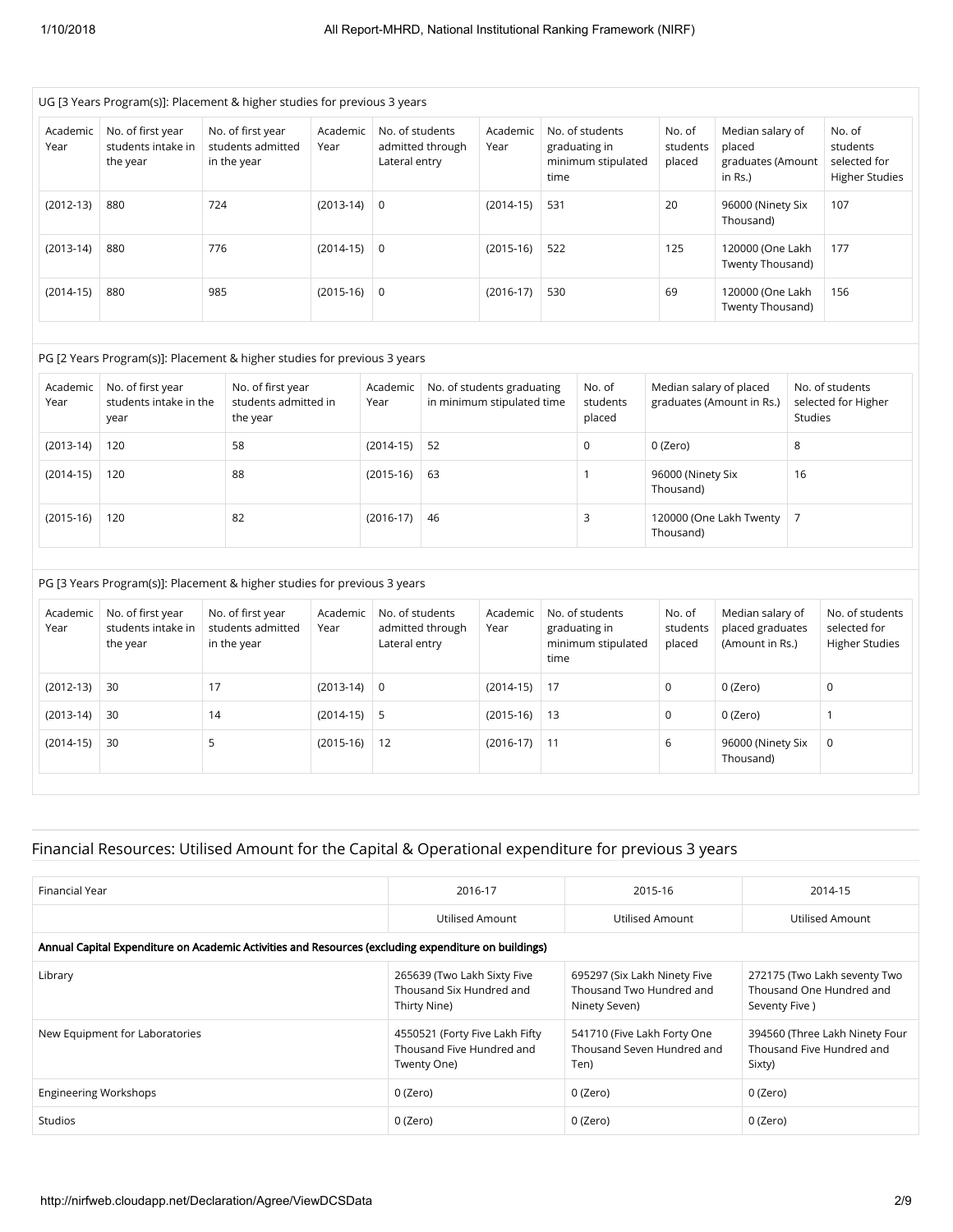| Financial Year                                                                                                                                      | 2016-17                                                                          | 2015-16                                                                                       | 2014-15                                                                                               |
|-----------------------------------------------------------------------------------------------------------------------------------------------------|----------------------------------------------------------------------------------|-----------------------------------------------------------------------------------------------|-------------------------------------------------------------------------------------------------------|
|                                                                                                                                                     | Utilised Amount                                                                  | Utilised Amount                                                                               | Utilised Amount                                                                                       |
| Other expenditure on creation of Capital Assets (excluding<br>expenditure on Land and Building)                                                     | 1218062 (Twelve Lakh Eighteen<br>Thousand Sixty Two)                             | 1101566 (Eleven Lakh One<br>Thousand Five Hundred and<br>Sixty Six)                           | 1098469 (Ten Lakh Ninety Eight<br>Thousand Four Hundred and<br>Sixty Nine)                            |
| Annual Operational Expenditure                                                                                                                      |                                                                                  |                                                                                               |                                                                                                       |
| Salaries (Teaching and Non Teaching staff)                                                                                                          | 80841026 (Eight Crores Eight<br>Lakh Forty One Thousand<br>Twenty Six)           | 74237161 (Seven Crores Forty<br>Two Lakh Thirty Seven Thousand<br>One Hundred and Sixty One ) | 73997339 (Seven Crores Thirty<br>Nine Lakh Ninety Seven<br>Thousand Three Hundred and<br>Thirty Nine) |
| Maintenance of Academic Infrastructure or consumables, other<br>running expenditures etc. (excluding maintenance of hostels and<br>allied services) | 2952638 (Twenty Nine Lakh Fifty<br>Two Thousand Six Hundred and<br>Thirty Eight) | 1883187 (Eighteen Lakh Eighty<br>Three Thousand One Hundred<br>and Eighty Seven)              | 1834381 (Eighteen Lakh Thirty<br>Four Thousand Three Hundred<br>and Eighty One)                       |
| Seminars/Conferences/Workshops                                                                                                                      | 1311841 (Thirteen Lakh Eleven<br>Thousand Eight Hundred and<br>Forty One)        | 1467487 (Fourteen Lakh Sixty<br>Seven Thousand Four Hundred<br>and Eighty Seven)              | 1162475 (Eleven Lakh Sixty Two<br>Thousand Four Hundred and<br>Seventy Five)                          |

## PCS Facilties: Facilities of physically challenged students

| 1. Do your institution buildings have Lifts/Ramps?                                                                                                        | Yes, in some of the<br>buildings |
|-----------------------------------------------------------------------------------------------------------------------------------------------------------|----------------------------------|
| 2. Do your institution have provision for walking aids, includingwheelchairs and transportation from one building to another for handicapped<br>students? | Yes, in some of the<br>buildings |
| 3. Do your institution buildings have specially designed toilets for handicapped students?                                                                | Yes, in some of the<br>buildings |

## Faculty Details

| Srno           | Name                           | Age | Designation         | Gender | Qualification | Experience<br>(In Months) | Is<br>Associated<br>Last Year | Currently working<br>with institution? | Joining<br>Date     | Leaving<br>Date          | Association<br>type    |
|----------------|--------------------------------|-----|---------------------|--------|---------------|---------------------------|-------------------------------|----------------------------------------|---------------------|--------------------------|------------------------|
| 1              | Dr Albert William M            | 62  | Other               | Male   | Ph.D          | 13                        | Yes                           | <b>No</b>                              | $16 - 06 -$<br>2016 | $31 - 05 -$<br>2017      | Adhoc /<br>Contractual |
| $\overline{2}$ | Dr Amala Nirmal Doss<br>S A    | 31  | Assistant Professor | Male   | Ph.D          | 37                        | Yes                           | <b>No</b>                              | $18 - 06 -$<br>2014 | $31 - 10 -$<br>2017      | Regular                |
| 3              | Dr Ambudoss Arvind             | 53  | Associate Professor | Male   | Ph.D          | 310                       | Yes                           | Yes                                    | $16-09-$<br>1991    | $\overline{\phantom{a}}$ | Regular                |
| 4              | Dr Anbarasu M                  | 47  | Assistant Professor | Male   | Ph.D          | 119                       | Yes                           | Yes                                    | 18-09-<br>2007      | $\overline{\phantom{a}}$ | Regular                |
| 5              | Dr Antony M                    | 34  | Assistant Professor | Male   | Ph.D          | 13                        | Yes                           | Yes                                    | $16-06-$<br>2016    | $\overline{\phantom{a}}$ | Regular                |
| 6              | Dr Antony Paul<br>Gnanasekar R | 58  | Associate Professor | Male   | Ph.D          | 419                       | Yes                           | <b>No</b>                              | $30 - 06 -$<br>1982 | $31 - 05 -$<br>2017      | Regular                |
| 7              | Dr Antony Singh Dhas<br>D      | 39  | Assistant Professor | Male   | Ph.D          | 117                       | Yes                           | Yes                                    | $22 - 10 -$<br>2007 | $\sim$                   | Regular                |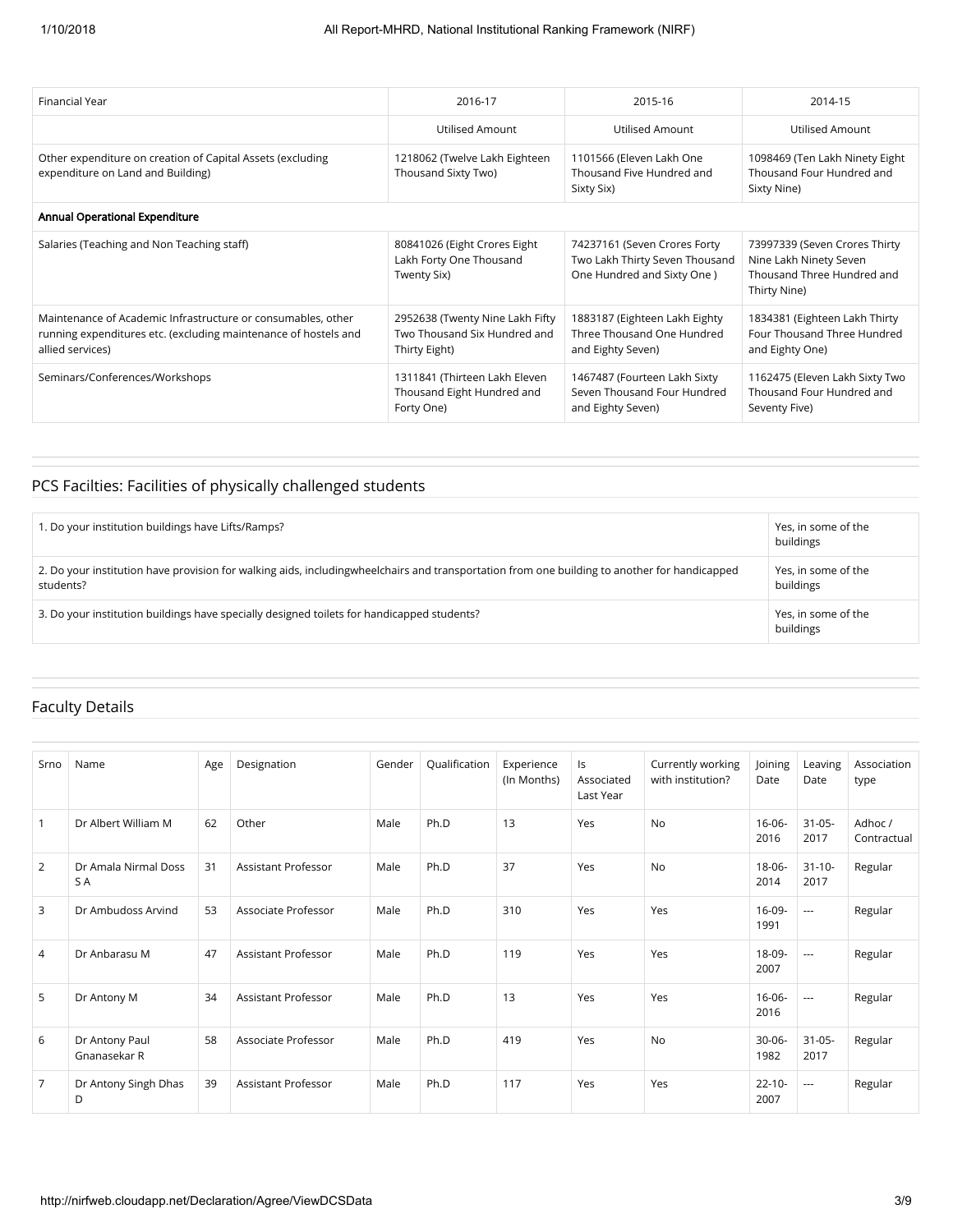| 8  | Dr Arockiaraj L                     | 54 | Associate Professor                              | Male   | Ph.D | 382 | Yes | Yes | 23-09-<br>1985      | $\overline{\phantom{a}}$ | Regular |
|----|-------------------------------------|----|--------------------------------------------------|--------|------|-----|-----|-----|---------------------|--------------------------|---------|
| 9  | Dr Arul Prasad S                    | 46 | Associate Professor                              | Male   | Ph.D | 208 | Yes | Yes | $23-03-$<br>2000    | $\overline{\phantom{a}}$ | Regular |
| 10 | Dr Arulappan M                      | 40 | <b>Assistant Professor</b>                       | Male   | Ph.D | 25  | Yes | Yes | $18 - 06 -$<br>2015 |                          | Regular |
| 11 | Dr Basil Xavier S                   | 47 | Dean / Principal /<br>Director / Vice Chancellor | Male   | Ph.D | 213 | Yes | Yes | $28 - 10 -$<br>1999 |                          | Regular |
| 12 | Dr Charles J A                      | 54 | Associate Professor                              | Male   | Ph.D | 372 | Yes | Yes | $23-07-$<br>1986    |                          | Regular |
| 13 | Dr Cynthia S J                      | 29 | Assistant Professor                              | Female | Ph.D | 37  | Yes | No  | 18-06-<br>2014      | $31-05-$<br>2017         | Regular |
| 14 | Dr Duraisingam A                    | 52 | Other                                            | Male   | Ph.D | 127 | Yes | Yes | $01 - 12 -$<br>2006 |                          | Regular |
| 15 | Dr Elphinston Kishore               | 43 | Assistant Professor                              | Male   | Ph.D | 13  | Yes | Yes | $16-06-$<br>2016    | $\ddotsc$                | Regular |
| 16 | Dr Ganesh S                         | 40 | Assistant Professor                              | Male   | Ph.D | 25  | Yes | Yes | 18-06-<br>2015      | $\scriptstyle\cdots$     | Regular |
| 17 | Dr George Joseph M                  | 52 | Associate Professor                              | Male   | Ph.D | 313 | Yes | Yes | 25-06-<br>1991      | ---                      | Regular |
| 18 | Dr Gilbert Rani M                   | 34 | Assistant Professor                              | Female | Ph.D | 37  | Yes | Yes | 18-06-<br>2014      | $\overline{\phantom{a}}$ | Regular |
| 19 | Dr Gurusamy G                       | 34 | Assistant Professor                              | Male   | Ph.D | 19  | Yes | Yes | $04-12-$<br>2015    | $\overline{\phantom{a}}$ | Regular |
| 20 | Dr Irudayaraj A                     | 42 | Assistant Professor                              | Male   | Ph.D | 19  | Yes | Yes | $04-12-$<br>2015    |                          | Regular |
| 21 | Dr James Antony M                   | 58 | Associate Professor                              | Male   | Ph.D | 359 | Yes | No  | $01 - 07 -$<br>1987 | $31-05-$<br>2017         | Regular |
| 22 | Dr Jesurajan S                      | 53 | Associate Professor                              | Male   | Ph.D | 213 | Yes | Yes | $28 - 10 -$<br>1999 | $\overline{\phantom{a}}$ | Regular |
| 23 | Dr Jeyaraj I                        | 51 | Associate Professor                              | Male   | Ph.D | 210 | Yes | Yes | $12 - 01 -$<br>2000 | $\overline{\phantom{a}}$ | Regular |
| 24 | Dr Joseph Charlie<br>Arockia Doss A | 43 | Assistant Professor                              | Male   | Ph.D | 117 | Yes | Yes | $24 - 10 -$<br>2007 | $\overline{\phantom{a}}$ | Regular |
| 25 | Dr Joseph Selvaraj M                | 53 | Associate Professor                              | Male   | Ph.D | 311 | Yes | Yes | $16-08-$<br>1991    | $\overline{\phantom{a}}$ | Regular |
| 26 | Dr Joseph Wilson K S                | 52 | Associate Professor                              | Male   | Ph.D | 309 | Yes | Yes | $21 - 10 -$<br>1991 | $\overline{\phantom{a}}$ | Regular |
| 27 | Dr Josephine J                      | 36 | Assistant Professor                              | Female | Ph.D | 13  | Yes | No  | $16 - 06 -$<br>2016 | $31 - 05 -$<br>2017      | Regular |
| 28 | Dr Jothi Rajan M A                  | 59 | Associate Professor                              | Male   | Ph.D | 332 | Yes | No  | 04-09-<br>1990      | $31 - 05 -$<br>2017      | Regular |
| 29 | Dr Kala T                           | 43 | Assistant Professor                              | Female | Ph.D | 37  | Yes | Yes | 18-06-<br>2014      | $\overline{\phantom{a}}$ | Regular |
| 30 | Dr Kalidoss B                       | 47 | Assistant Professor                              | Male   | Ph.D | 54  | Yes | Yes | $01-07-$<br>2013    | $\sim$                   | Regular |
| 31 | Dr Kannadasan S                     | 33 | Assistant Professor                              | Male   | Ph.D | 13  | Yes | No  | 16-06-<br>2016      | $31-05-$<br>2017         | Regular |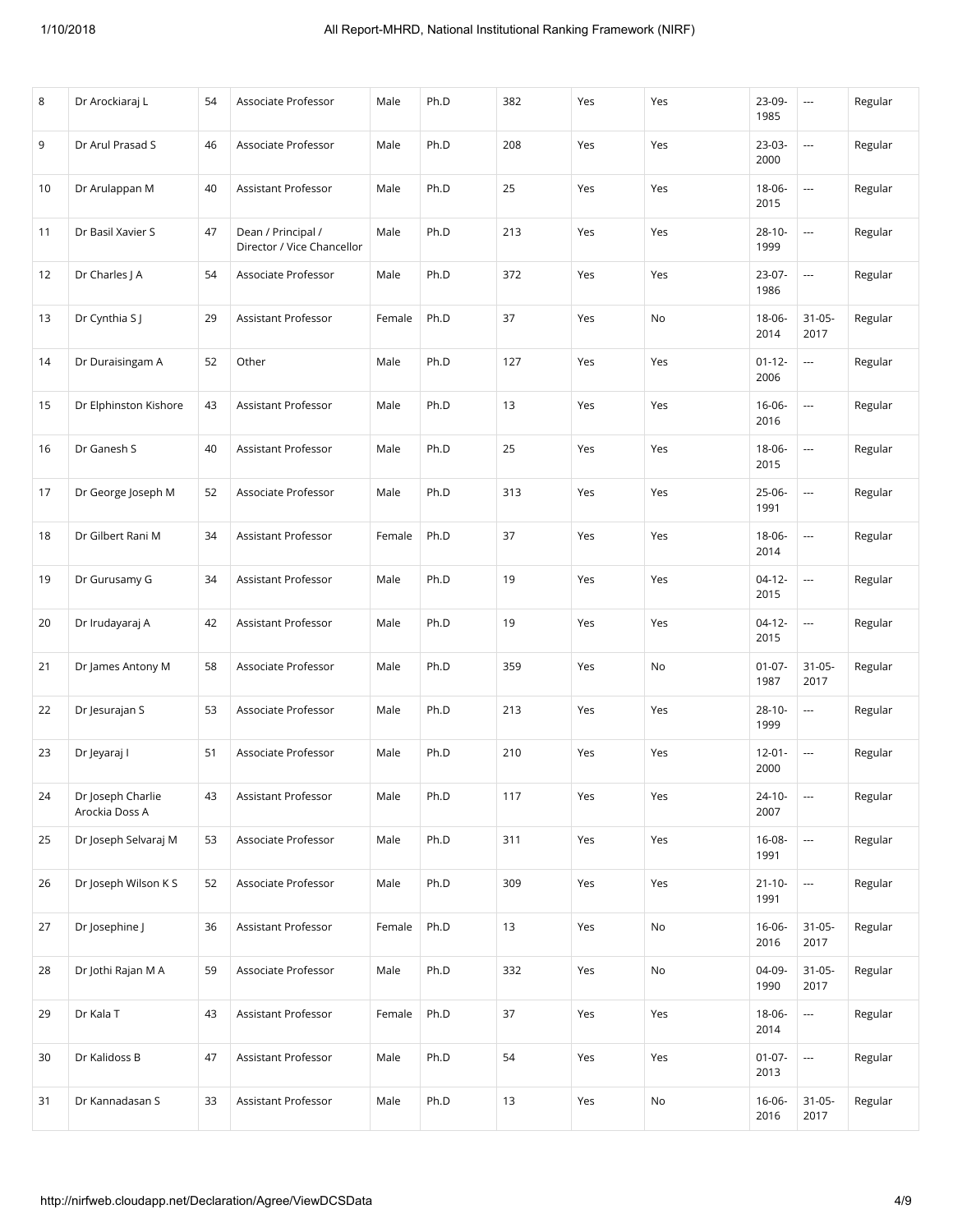| 32 | Dr Kulandaisamy I                    | 57 | Associate Professor | Male   | Ph.D       | 407 | Yes | Yes | 22-08-<br>1983      | $\overline{\phantom{a}}$ | Regular                |
|----|--------------------------------------|----|---------------------|--------|------------|-----|-----|-----|---------------------|--------------------------|------------------------|
| 33 | Dr Leonard A G                       | 68 | Other               | Male   | Ph.D       | 49  | Yes | No  | $20 - 06 -$<br>2013 | $31 - 05 -$<br>2017      | Regular                |
| 34 | Dr Lourdunathan S                    | 57 | Associate Professor | Male   | Ph.D       | 369 | Yes | Yes | $16 - 10 -$<br>1986 |                          | Regular                |
| 35 | Dr Mabel Joshaline                   | 47 | Assistant Professor | Female | Ph.D       | 13  | Yes | Yes | 16-06-<br>2016      | $\ddotsc$                | Regular                |
| 36 | Dr Malar Kannan S P                  | 46 | Assistant Professor | Male   | <b>NET</b> | 19  | Yes | Yes | $04-12-$<br>2015    | ---                      | Regular                |
| 37 | Dr Mani Valan S                      | 64 | Other               | Male   | Ph.D       | 61  | Yes | Yes | 18-06-<br>2012      | $\ddotsc$                | Regular                |
| 38 | Dr Maria John Kennedy<br>M           | 56 | Associate Professor | Male   | Ph.D       | 372 | Yes | Yes | $16-07-$<br>1986    | $\ddotsc$                | Regular                |
| 39 | Dr Maria Joseph<br>Mookan Mahalingam | 57 | Assistant Professor | Male   | Ph.D       | 27  | Yes | Yes | $04-12-$<br>2015    | $\overline{\phantom{a}}$ | Regular                |
| 40 | Dr Martin J                          | 41 | Assistant Professor | Male   | Ph.D       | 19  | Yes | Yes | $04-12-$<br>2015    | $\ddotsc$                | Regular                |
| 41 | Dr Martin S                          | 48 | Assistant Professor | Male   | Ph.D       | 37  | Yes | Yes | 18-06-<br>2014      | $\ddotsc$                | Regular                |
| 42 | Dr Mary Lowrencia C                  | 51 | Assistant Professor | Female | Ph.D       | 19  | Yes | Yes | $04-12-$<br>2015    | $\overline{\phantom{a}}$ | Regular                |
| 43 | Dr Mege V S                          | 46 | Assistant Professor | Female | Ph.D       | 37  | Yes | Yes | 25-06-<br>2014      | $\overline{\phantom{a}}$ | Regular                |
| 44 | Dr Michael John Peter                | 63 | Other               | Male   | Ph.D       | 37  | Yes | Yes | 18-06-<br>2014      | $\ddotsc$                | Adhoc /<br>Contractual |
| 45 | Dr Michael Raj A                     | 43 | Assistant Professor | Male   | Ph.D       | 19  | Yes | Yes | $04-12-$<br>2015    | $\overline{\phantom{a}}$ | Regular                |
| 46 | Dr Murali N                          | 55 | Associate Professor | Male   | Ph.D       | 382 | Yes | Yes | 23-09-<br>1985      | $\overline{\phantom{a}}$ | Regular                |
| 47 | Dr Muthukumar A                      | 37 | Assistant Professor | Male   | Ph.D       | 85  | Yes | Yes | 15-06-<br>2010      | $\overline{\phantom{a}}$ | Regular                |
| 48 | Dr Nallathambi P                     | 32 | Assistant Professor | Male   | Ph.D       | 13  | Yes | Yes | 16-06-<br>2016      |                          | Regular                |
| 49 | Dr Nirmal Rajkumar V                 | 35 | Assistant Professor | Male   | Ph.D       | 19  | Yes | Yes | $04-12-$<br>2015    | $\sim$                   | Regular                |
| 50 | Dr Nivetha Martin                    | 29 | Assistant Professor | Female | Ph.D       | 13  | Yes | Yes | 16-06-<br>2016      | $\ddotsc$                | Regular                |
| 51 | Dr Ramkumar G                        | 35 | Assistant Professor | Male   | Ph.D       | 37  | Yes | Yes | 18-06-<br>2014      |                          | Regular                |
| 52 | Dr Rayappan S                        | 41 | Assistant Professor | Male   | Ph.D       | 117 | Yes | Yes | $22 - 10 -$<br>2007 | $\sim$                   | Regular                |
| 53 | Dr Sahayaraj<br>Alexander            | 38 | Assistant Professor | Male   | Ph.D       | 133 | Yes | Yes | 14-06-<br>2006      |                          | Regular                |
| 54 | Dr Sajan Joseph M                    | 37 | Assistant Professor | Male   | Ph.D       | 121 | Yes | Yes | 13-06-<br>2007      |                          | Regular                |
| 55 | Dr Savitha Devi N                    | 36 | Assistant Professor | Female | Ph.D       | 19  | Yes | Yes | $04-12-$<br>2015    | $\hspace{0.05cm} \ldots$ | Regular                |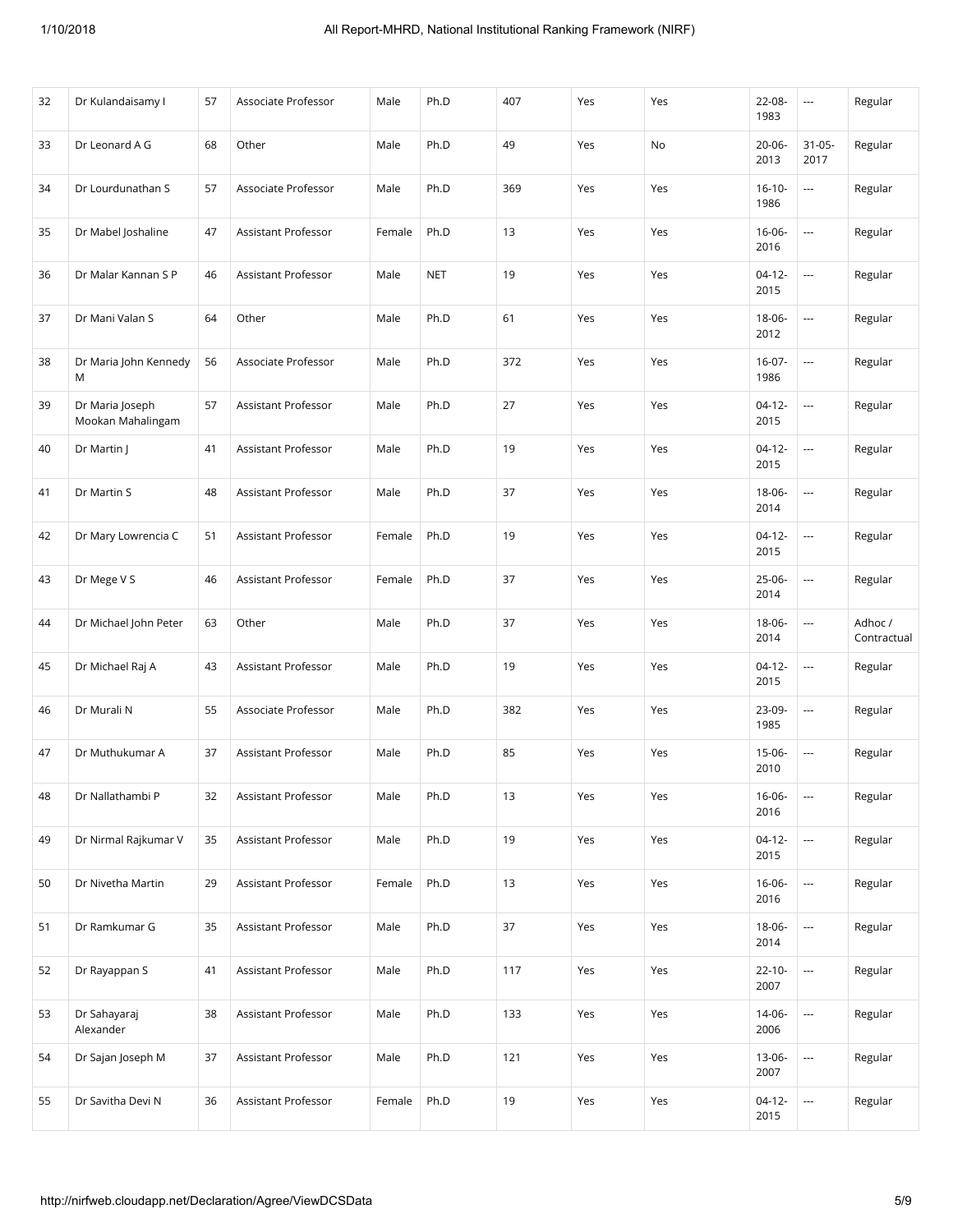| 56 | Dr Sebastian Mahimai<br>Raj A       | 43 | Assistant Professor        | Male   | Ph.D        | 19  | Yes | Yes | $04-12-$<br>2015    | $\overline{\phantom{a}}$ | Regular |
|----|-------------------------------------|----|----------------------------|--------|-------------|-----|-----|-----|---------------------|--------------------------|---------|
| 57 | Dr Seshu Raja S                     | 57 | Associate Professor        | Male   | Ph.D        | 213 | Yes | Yes | $28 - 10 -$<br>1999 | $\ddotsc$                | Regular |
| 58 | Dr Shanmugaraju A                   | 47 | Assistant Professor        | Male   | Ph.D        | 117 | Yes | Yes | $22 - 10 -$<br>2007 | $\ddotsc$                | Regular |
| 59 | Dr Sundararaj A                     | 56 | Associate Professor        | Male   | Ph.D        | 360 | Yes | Yes | $02-07-$<br>1987    | $\ddotsc$                | Regular |
| 60 | Dr Thomas William A                 | 53 | Associate Professor        | Male   | Ph.D        | 245 | Yes | Yes | $03-02-$<br>1997    | $\ddotsc$                | Regular |
| 61 | Dr Valanarasu S                     | 35 | Assistant Professor        | Male   | Ph.D        | 19  | Yes | Yes | $04-12-$<br>2015    | $\overline{\phantom{a}}$ | Regular |
| 62 | Dr Vanitha J                        | 36 | Other                      | Female | Ph.D        | 25  | Yes | Yes | 18-06-<br>2015      | $\ddotsc$                | Regular |
| 63 | Dr Veeraparameswari<br>$\mathsf{N}$ | 33 | <b>Assistant Professor</b> | Female | Ph.D        | 61  | Yes | Yes | 18-06-<br>2012      | $\ddotsc$                | Regular |
| 64 | Dr Xavier Adaikalaraj J             | 53 | Associate Professor        | Male   | Ph.D        | 197 | Yes | Yes | $02 - 02 -$<br>2001 | $\overline{\phantom{a}}$ | Regular |
| 65 | Mr Albert Irudayaraj J              | 30 | Assistant Professor        | Male   | M. Phil     | 13  | Yes | Yes | $16 - 06 -$<br>2016 | ---                      | Regular |
| 66 | Mr Aloysius Albert S                | 41 | Assistant Professor        | Male   | <b>NET</b>  | 49  | Yes | No  | 20-06-<br>2013      | $31-05-$<br>2017         | Regular |
| 67 | Mr Anthony Raj P                    | 33 | Assistant Professor        | Male   | <b>NET</b>  | 25  | Yes | Yes | 18-06-<br>2015      | $\cdots$                 | Regular |
| 68 | Mr Anto Nelson                      | 45 | Assistant Professor        | Male   | M.A         | 61  | Yes | Yes | 18-06-<br>2012      | $\overline{a}$           | Regular |
| 69 | Mr Arockia Maria<br>Michael Raja A  | 37 | Assistant Professor        | Male   | <b>NET</b>  | 27  | Yes | Yes | $04-12-$<br>2015    | ---                      | Regular |
| 70 | Mr Arockiadoss P                    | 42 | Assistant Professor        | Male   | M. Phil     | 73  | Yes | Yes | $15-06-$<br>2011    | $\overline{\phantom{a}}$ | Regular |
| 71 | Mr Arul Prabu P                     | 41 | Assistant Professor        | Male   | M. Phil     | 83  | Yes | Yes | 08-06-<br>2010      | $\overline{\phantom{a}}$ | Regular |
| 72 | Mr Arun Prasad S                    | 36 | Assistant Professor        | Male   | <b>NET</b>  | 90  | Yes | Yes | $07-01-$<br>2010    | $\overline{\phantom{a}}$ | Regular |
| 73 | Mr Chandrasekar<br>Pandian S        | 29 | Assistant Professor        | Male   | <b>SLET</b> | 24  | Yes | Yes | $13-07-$<br>2015    | $\ldots$                 | Regular |
| 74 | Mr Deva Prince S A                  | 33 | Assistant Professor        | Male   | <b>NET</b>  | 19  | Yes | Yes | 04-12-<br>2015      |                          | Regular |
| 75 | Mr Ganesan K                        | 37 | Assistant Professor        | Male   | M. Phil     | 13  | Yes | Yes | 16-06-<br>2016      | $\ldots$                 | Regular |
| 76 | Mr Gnana Arockiam A                 | 36 | Assistant Professor        | Male   | M. Phil     | 73  | Yes | Yes | 15-06-<br>2011      | $\ldots$                 | Regular |
| 77 | Mr Godwin Rufus                     | 47 | Assistant Professor        | Male   | <b>SLET</b> | 130 | Yes | Yes | 18-09-<br>2006      |                          | Regular |
| 78 | Mr Gopinath P                       | 27 | Assistant Professor        | Male   | M.Sc.       | 12  | Yes | Yes | 04-07-<br>2016      |                          | Regular |
| 79 | Mr James A                          | 36 | Assistant Professor        | Male   | <b>NET</b>  | 25  | Yes | Yes | 18-06-<br>2015      | ---                      | Regular |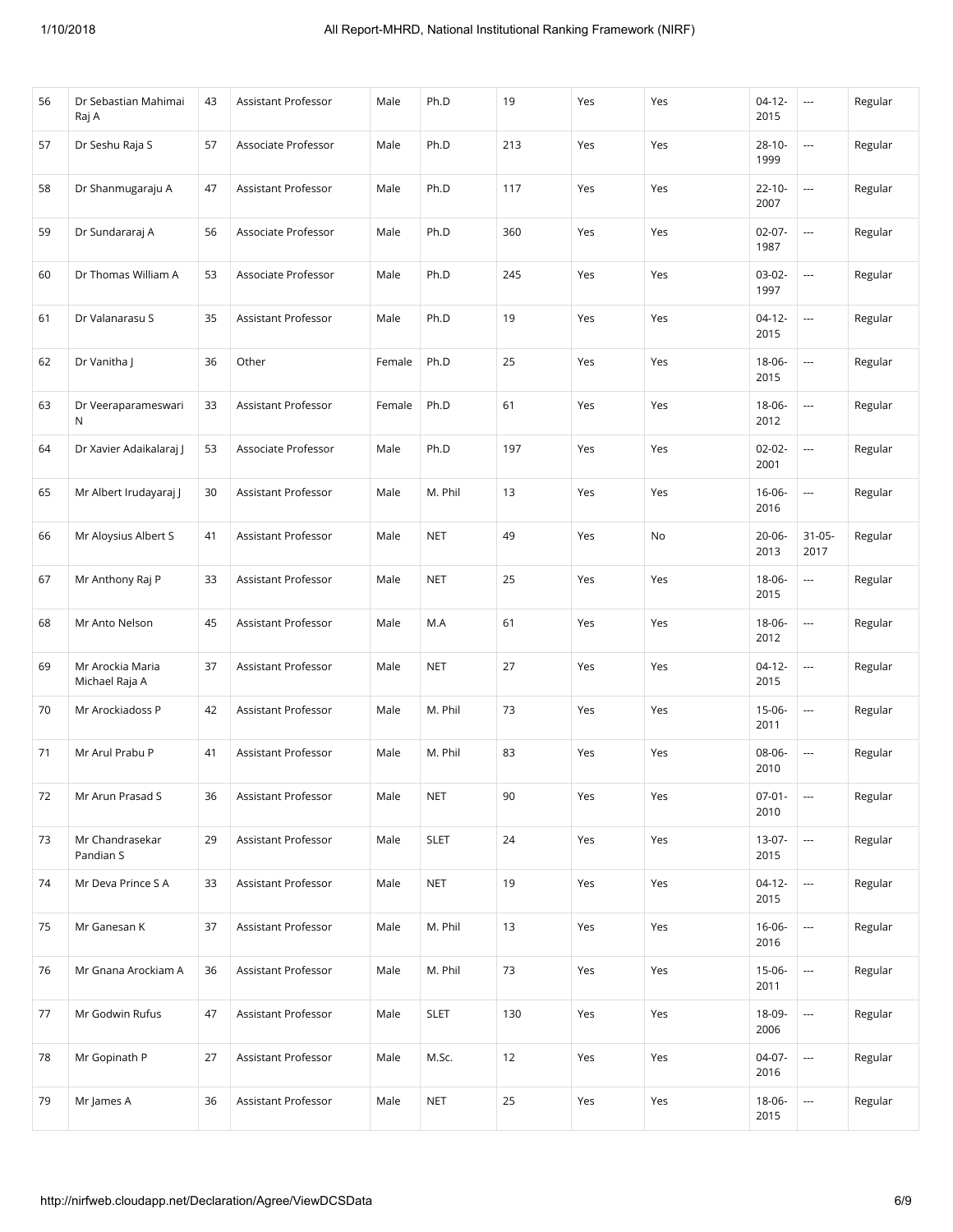| 80  | Mr Jegan Karuppiah           | 35 | Assistant Professor | Male | <b>NET</b>  | 13  | Yes | Yes | $16 - 06 -$<br>2016 | $\overline{\phantom{a}}$ | Regular |
|-----|------------------------------|----|---------------------|------|-------------|-----|-----|-----|---------------------|--------------------------|---------|
| 81  | Mr John Francis<br>Kennedy A | 48 | Assistant Professor | Male | <b>NET</b>  | 210 | Yes | Yes | $12 - 01 -$<br>2000 | $\ddotsc$                | Regular |
| 82  | Mr Johnson Amirtharaj<br>Α   | 37 | Assistant Professor | Male | M. Phil     | 61  | Yes | Yes | 18-06-<br>2012      |                          | Regular |
| 83  | Mr Johnson B                 | 39 | Assistant Professor | Male | <b>MCA</b>  | 145 | Yes | Yes | 16-06-<br>2005      | $\ddotsc$                | Regular |
| 84  | Mr Justin Kennedy R          | 39 | Assistant Professor | Male | M. Phil     | 109 | Yes | Yes | $16 - 06 -$<br>2008 |                          | Regular |
| 85  | Mr Kadher Farook R           | 35 | Assistant Professor | Male | M. Phil     | 116 | Yes | Yes | $22 - 11 -$<br>2007 | $\ddotsc$                | Regular |
| 86  | Mr Kalaivanan P              | 26 | Assistant Professor | Male | M. Phil     | 35  | Yes | Yes | $01 - 08 -$<br>2014 | $\ddotsc$                | Regular |
| 87  | Mr Kaleeswaran K             | 28 | Assistant Professor | Male | M. Phil     | 37  | Yes | Yes | 18-06-<br>2014      | $\ddotsc$                | Regular |
| 88  | Mr Karunanidhi M             | 37 | Assistant Professor | Male | <b>NET</b>  | 37  | Yes | Yes | 18-06-<br>2014      | $\ddotsc$                | Regular |
| 89  | Mr Karuppiah L               | 39 | Assistant Professor | Male | <b>SLET</b> | 97  | Yes | Yes | 16-06-<br>2009      |                          | Regular |
| 90  | Mr Keba Immanuel             | 31 | Assistant Professor | Male | M. Phil     | 49  | Yes | Yes | 24-06-<br>2013      | $\ddotsc$                | Regular |
| 91  | Mr Lakshmanan M              | 28 | Assistant Professor | Male | M. Phil     | 25  | Yes | No  | 18-06-<br>2015      | 30-09-<br>2017           | Regular |
| 92  | Mr Manoj Prabakaran<br>T     | 29 | Assistant Professor | Male | M. Phil     | 56  | Yes | Yes | $19 - 11 -$<br>2012 | $\overline{\phantom{a}}$ | Regular |
| 93  | Mr Micheal Venish V          | 32 | Assistant Professor | Male | <b>NET</b>  | 25  | Yes | Yes | 18-06-<br>2015      | $\ddotsc$                | Regular |
| 94  | Mr Nallakurumban M           | 29 | Assistant Professor | Male | <b>NET</b>  | 37  | Yes | Yes | 18-06-<br>2014      | $\overline{a}$           | Regular |
| 95  | Mr Palaniyappan S            | 36 | Assistant Professor | Male | NET         | 13  | Yes | No  | $16 - 06 -$<br>2016 | $31 - 05 -$<br>2017      | Regular |
| 96  | Mr Peter Michael Raj G       | 33 | Assistant Professor | Male | Ph.D        | 25  | Yes | Yes | 18-06-<br>2015      | $\ddotsc$                | Regular |
| 97  | Mr Raja A                    | 33 | Assistant Professor | Male | M. Phil     | 61  | Yes | Yes | 18-06-<br>2012      | $\ldots$                 | Regular |
| 98  | Mr Ramachandran P            | 32 | Assistant Professor | Male | <b>NET</b>  | 79  | Yes | Yes | $03-12-$<br>2010    | $\overline{\phantom{a}}$ | Regular |
| 99  | Mr Rex Rozario S             | 28 | Assistant Professor | Male | M. Phil     | 49  | Yes | Yes | 20-06-<br>2013      |                          | Regular |
| 100 | Mr Robert Dhiliban J         | 36 | Assistant Professor | Male | M. Phil     | 117 | Yes | Yes | $22 - 10 -$<br>2007 | $\ldots$                 | Regular |
| 101 | Mr Santhosh Kumar<br>Jacob   | 33 | Assistant Professor | Male | M. Phil     | 71  | Yes | Yes | 10-08-<br>2011      |                          | Regular |
| 102 | Mr Saravanan M               | 37 | Assistant Professor | Male | <b>MCA</b>  | 107 | Yes | Yes | 08-09-<br>2008      |                          | Regular |
| 103 | Mr Saravanapandi M           | 29 | Assistant Professor | Male | M.A         | 36  | Yes | No  | 22-07-<br>2014      | $31 - 05 -$<br>2017      | Regular |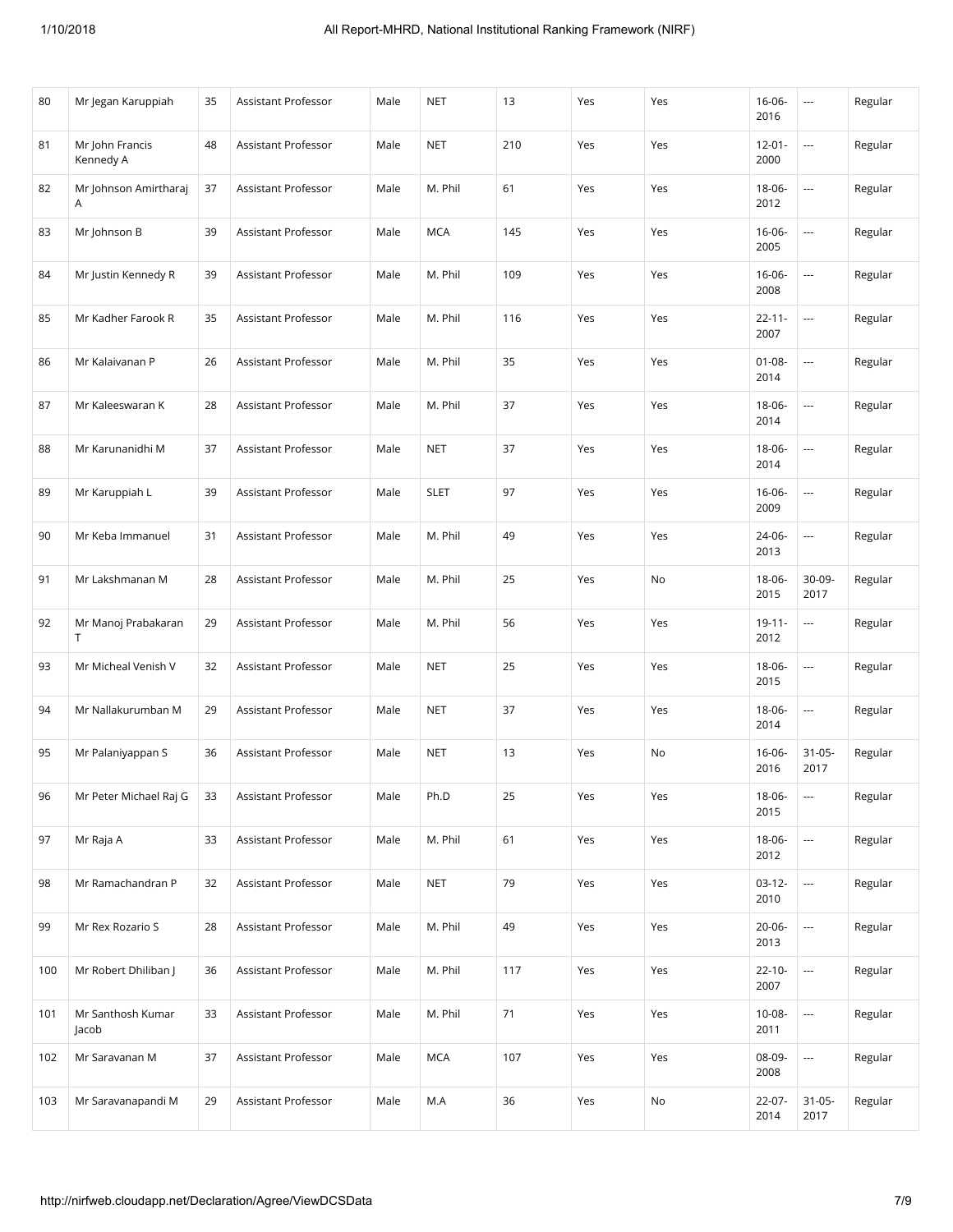| 104 | Mr Sebastian S             | 32 | Assistant Professor | Male   | M. Phil     | 85  | Yes | Yes | 18-06-<br>2010      | $\sim$                   | Regular |
|-----|----------------------------|----|---------------------|--------|-------------|-----|-----|-----|---------------------|--------------------------|---------|
| 105 | Mr Siluvai Nesa<br>Pandian | 34 | Assistant Professor | Male   | M. Phil     | 13  | Yes | Yes | $16 - 06 -$<br>2016 | $\overline{\phantom{a}}$ | Regular |
| 106 | Mr Sivananda Prabhu<br>C   | 32 | Assistant Professor | Male   | <b>NET</b>  | 35  | Yes | Yes | $01 - 08 -$<br>2014 | ---                      | Regular |
| 107 | Mr Stanislaus              | 48 | Assistant Professor | Male   | M.Sc.       | 13  | Yes | Yes | 24-06-<br>2016      | ---                      | Regular |
| 108 | Mr Stephen Jeyaraj A       | 41 | Assistant Professor | Male   | <b>SLET</b> | 121 | Yes | Yes | $18 - 06 -$<br>2007 | ---                      | Regular |
| 109 | Mr Thomas R                | 34 | Assistant Professor | Male   | M. Phil     | 61  | Yes | Yes | 18-06-<br>2012      | ---                      | Regular |
| 110 | Mr Veerasamy P             | 39 | Assistant Professor | Male   | M. Phil     | 145 | Yes | Yes | $20 - 06 -$<br>2005 | ---                      | Regular |
| 111 | Mr Vigneshwaran G          | 27 | Assistant Professor | Male   | <b>MBA</b>  | 37  | Yes | Yes | 18-06-<br>2014      | $\overline{\phantom{a}}$ | Regular |
| 112 | Mr Vijayakumar A           | 31 | Assistant Professor | Male   | M. Phil     | 68  | Yes | Yes | $11-07-$<br>2011    | $\sim$                   | Regular |
| 113 | Mr Viswanathan R           | 34 | Assistant Professor | Male   | <b>MCA</b>  | 84  | Yes | Yes | $01-07-$<br>2010    | ---                      | Regular |
| 114 | Ms Abirami S               | 33 | Assistant Professor | Female | <b>NET</b>  | 19  | Yes | Yes | $04-12-$<br>2015    | ---                      | Regular |
| 115 | Ms Arockia Juliet P        | 36 | Assistant Professor | Female | M. Phil     | 73  | Yes | Yes | $15-06-$<br>2011    | $\overline{\phantom{a}}$ | Regular |
| 116 | Ms Arockia Selvi M         | 32 | Assistant Professor | Female | <b>MCA</b>  | 73  | Yes | No  | 15-06-<br>2011      | $31 - 05 -$<br>2017      | Regular |
| 117 | Ms Buvaneswari V           | 35 | Assistant Professor | Female | <b>SLET</b> | 13  | Yes | Yes | $16 - 06 -$<br>2016 | ---                      | Regular |
| 118 | Ms Dennila K               | 28 | Assistant Professor | Female | <b>NET</b>  | 58  | Yes | Yes | $10-09-$<br>2012    | $\overline{\phantom{a}}$ | Regular |
| 119 | Ms Dhivya F                | 30 | Assistant Professor | Female | M. Phil     | 13  | Yes | No  | 16-06-<br>2016      | $31 - 05 -$<br>2017      | Regular |
| 120 | Ms Helen J                 | 31 | Assistant Professor | Female | <b>SLET</b> | 49  | Yes | No  | $20 - 06 -$<br>2013 | $31 - 05 -$<br>2017      | Regular |
| 121 | Ms Henri Rita Mary S       | 37 | Assistant Professor | Female | <b>SLET</b> | 19  | Yes | Yes | $04-12-$<br>2015    | $\ldots$                 | Regular |
| 122 | Ms Jegadeeswari S          | 35 | Assistant Professor | Female | M. Phil     | 144 | Yes | Yes | 22-07-<br>2005      | ---                      | Regular |
| 123 | Ms Jenitha Sironmani       | 29 | Assistant Professor | Female | M. Phil     | 49  | Yes | Yes | 20-06-<br>2013      | ---                      | Regular |
| 124 | Ms Jerlin Rupa S           | 36 | Assistant Professor | Female | <b>NET</b>  | 130 | Yes | Yes | 29-09-<br>2006      | $\ldots$                 | Regular |
| 125 | Ms Josephine Therese<br>R  | 32 | Assistant Professor | Female | M. Phil     | 66  | Yes | Yes | $18 - 01 -$<br>2012 | ---                      | Regular |
| 126 | Ms Juliet Shanthi I        | 42 | Assistant Professor | Female | M. Phil     | 133 | Yes | Yes | 14-06-<br>2006      | ---                      | Regular |
| 127 | Ms Kiruthika S             | 42 | Assistant Professor | Female | M. Phil     | 25  | Yes | No  | 18-06-<br>2015      | $31 - 05 -$<br>2017      | Regular |